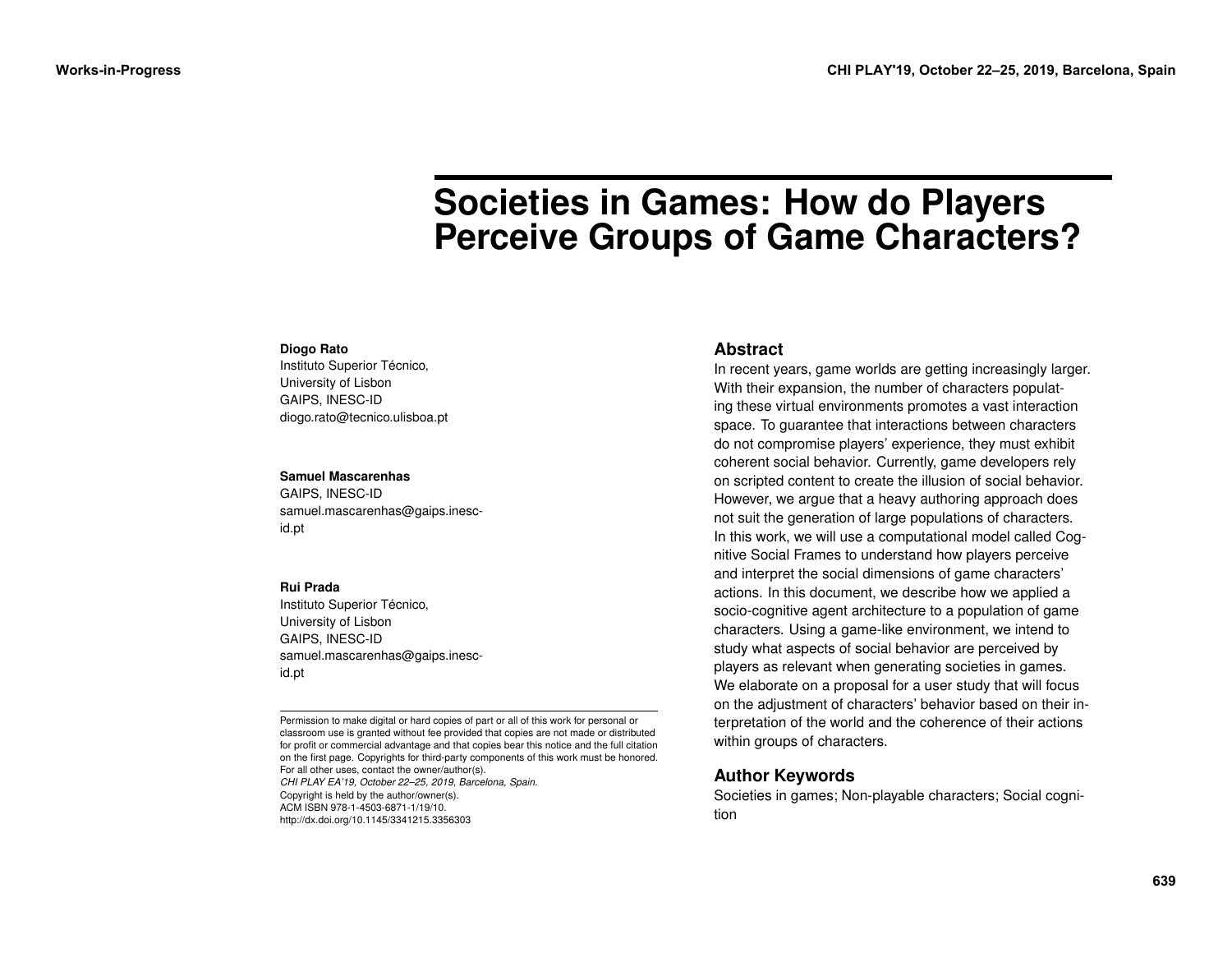# **CCS Concepts**

•**Applied computing** → *Computer games;* •**Software and its engineering** → *Interactive games;*

# **Introduction**

In the past few years, there was an increased use of procedural content generation techniques in digital games. This algorithmic approach allows game developers to create content to be placed inside their games. However, most techniques focus on generating visual and physical game elements such as dungeons, ships, buildings and terrain [\[1,](#page-5-0) [4,](#page-5-1) [9,](#page-5-2) [12\]](#page-5-3). The emphasis on this type of content alongside large procedurally generated environments brought forward the need to populate them with believable non-player characters. However, the solution should not be filling these vast worlds with characters that do not interact with each other in a meaningful way. Instead, each character must be able to exhibit social behavior that allows players to interpret them as members of a society. As such, we argue that efforts should be made to research the algorithmic generation of groups of social characters in games.

Towards generating societies in games, each character must have the mechanisms to exhibit social behavior. Some researchers created interactive agents with the capabilities that allow them to have social interactions between them as well as with players. In "Prom Week" [\[7\]](#page-5-4), each character, based on " Comme il Faut" [\[6\]](#page-5-5), has a set of social goals and needs to fulfill them by interacting through social exchanges with other characters. In Mateas and Stern's "Façade" [\[5\]](#page-5-6), while accounting with player's actions, characters adjust their behavior based on their moral values and the game's plot filled with dilemmas. Both approaches were able to endow characters with social capabilities. Nonetheless, the resulting behavior required a lot of scripted content. On the other hand, some researchers were able to procedurally

generate social content such as languages [\[10\]](#page-5-7), forms of speech and dialects [\[2\]](#page-5-8), the evolution of virtual characters [\[3\]](#page-5-9) and their affinities with one another [\[11\]](#page-5-10). However, these environments focused on showing the results of the generation rather than the gameplay. As such, the interaction with the game characters, when possible, was not engaging.

Taking into account the increasingly large size of worlds in games as well as the lack of enough algorithmic approaches to populate these environments with rich social characters, we argue that new methods to procedurally generate societies must be researched. Since the application of these techniques in games has not yet been explored, in this document, we elaborate on a proposal for a user study that aims to understand how players perceive societies in games. We designed and developed a framework to study how some social behaviors are interpreted by players and what contributes to the generation of identifiable societies. In the environment created, the game characters implement a socio-cognitve architecture called Cognitive Social Frames [\[8\]](#page-5-11). As a result of this study, we expect to identify the social characteristics of characters that help players recognize societies in games.

# **Cognitive Social Frames**

To study the effects of social interactions between game characters on players, we will use the agent's architecture Cognitive Social Frames [\[8\]](#page-5-11). This architecture enables characters with the capability of adapting their behavior based on their interpretation of the surroundings, called Social Context. The adjustment is made through the use of cognitive social frames (CSFs) that identify social contexts' affordances. As such, a game character implementing this model will be able to identify socially adequate actions and shape its behavior. Game characters' CSFs are inherited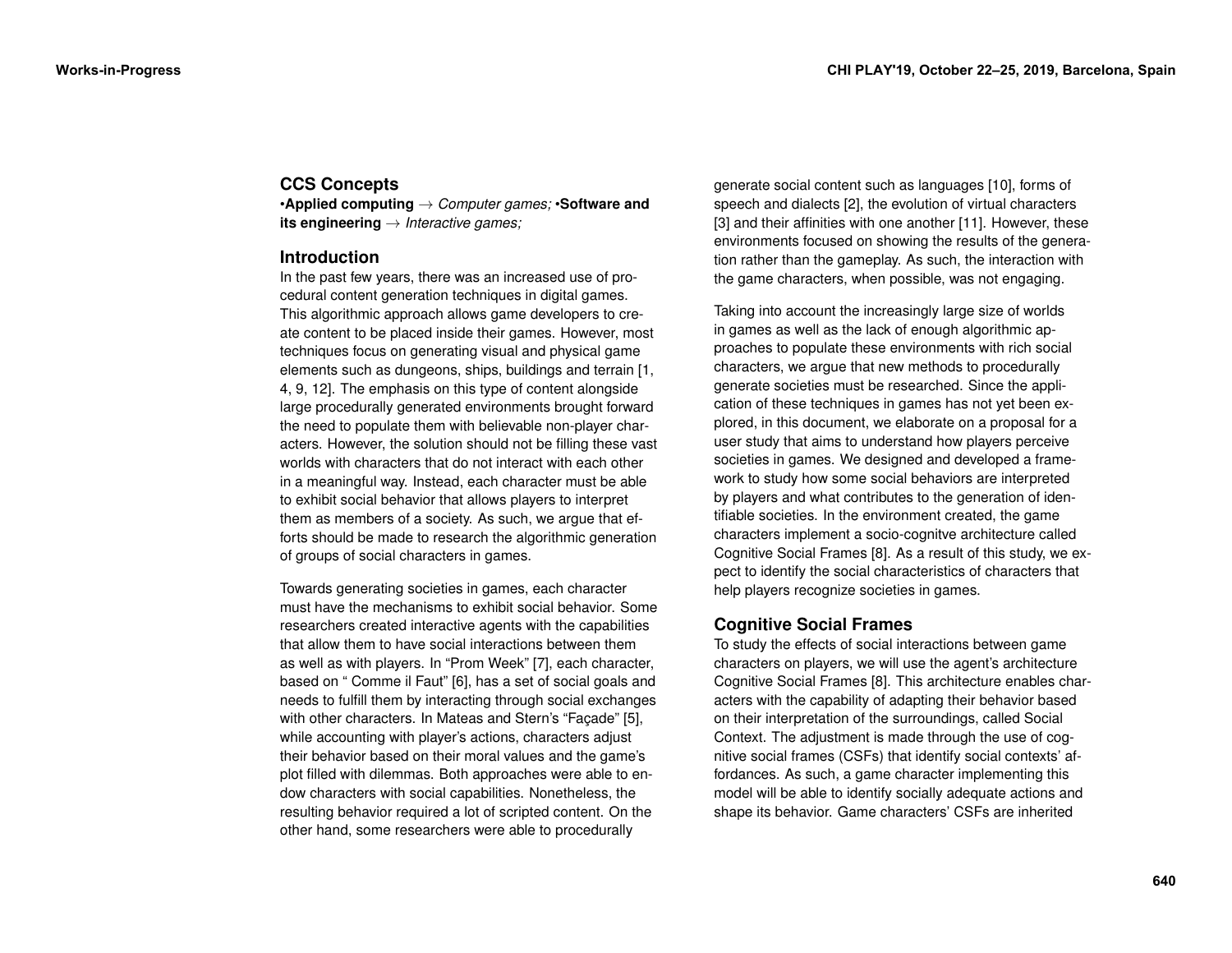<span id="page-2-0"></span>

from a shared set of frames that represent what is deemed appropriate in the current world, called Social Reality.

**Figure 1:** Cognitive Social Frames architecture

Figure [1](#page-2-0) shortly illustrates the Cognitive Social Frames' architecture. This computational model has three main phases that contribute to the adjustments of characters behavior: Interpretation, Salience, and Deployment. The following sections briefly explain each phase, highlighting its relevance for our study.

### *Interpretation*

The agent's Social Context is a representation of the agent's interpretation of the surroundings. It defines the perceiver's relationship with the world and results from an interpretative process that ascribes social meaning to the perceived entities. For instance, the social context might comprise information about the relation between characters, the meaning of physical things, or other agents' social categories. Since

this representation is the outcome of an internal process, the same set of perceptions might generate different social contexts depending of the frame of reference, the game characters.

#### *Salience*

To adapt its actions, the character must identify which interactions are adequate for the Social Context: what is socially affordable. So, an agent Has an explicit representation of the relationship between social contexts and interactive opportunities. These relationships are modeled in Cognitive Social Frames and, as the social context changes, their relevancy also changes. As such, each CSF has a Salience value that reflects how suitable each character considers a frame to be. This value not only considers the CSF's fitness to the current context (inherited from the Social Reality) but also the characters preference for some particular frames (influence by internal drives, needs, etc...)

### *Deployment*

To reflect its interpretation of the surroundings, the Social Context, and what frames of reference are currently adequate, current Salient CSFs, a game character needs to label some of all possible interactions as socially affordable. To do so, an agent deploys to the current set of available affordances, the interactive opportunities associated with all salient CSFs.

# **User Study**

To identify the social elements that help to generate societies, we designed a game-like environment to study the impact of the social interactions between game characters and the player. This environment supports the creation of multiple scenarios with populations of characters implementing our Cognitive Social Frames model.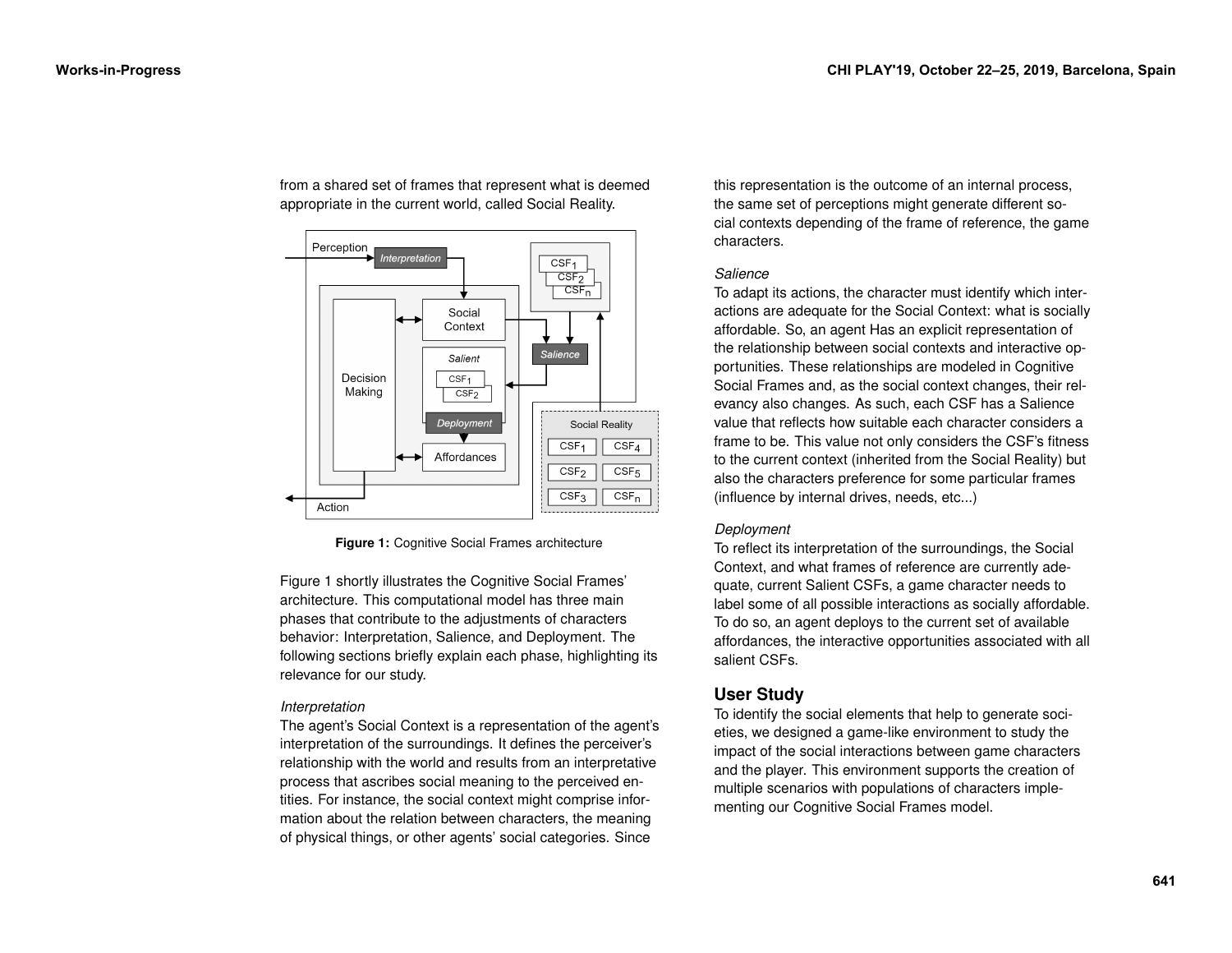<span id="page-3-0"></span>

**Figure 2:** Current prototype of the game environment

*Scenario*

<span id="page-3-2"></span>**Figure 3:** Zone **in Unity.** 



**Figure 4:** Character

<span id="page-3-3"></span><span id="page-3-1"></span>

**Figure 5:** Token

The scenario we propose is a 3D environment with multiple characters represented by abstract shapes that support several actions, such as changing color or texture. Figure [2](#page-3-0) shows an early prototype of the environment implemented

The game characters (Figure [4\)](#page-3-1) are able to move across the entire environment and, based on their current context, they identify different opportunities for interaction with the world. Each scenario has a set of zones (Figure [3\)](#page-3-2) that carry a social meaning assigned by each character. Each zone also has a physical token (Figure [5\)](#page-3-3) that promotes the identification of a selected group of affordances.

Currently, we do not intend to manipulate the environment and see its effects on the characters' behavior. Instead, we want to explore how different interpretations of the surroundings and the inheritance of cognitive social frames might shape the social interactions between characters. To study the role of these processes in the generation of societies and the effect they have in players experience, we designed three scenarios that are detailed in the following sections.

#### *Distribution of CSFs across characters*

Within a population of characters, some members might adhere to a subset of CSFs while others might inherit a different subset. This varied distribution of frames promotes the emergence of distinct behaviors across game characters.

This scenario allows us to explore how different sets of CSFs can promote distinct patterns of behavior inside groups of characters. Looking forward to understanding how the variety of sets of frames might affect the players' perception of the population of characters, we will manipulate their distribution as follows:

- All characters will have the same set of CSFs
- All characters will have the same set of CSFs, except for one character
- All characters will have the same set of CSFs, expect for a small group of characters
- Multiple sets of CSFs will be equally distributed in a population of characters

# *Complexity of the Social Context*

The construction of social context is subject to the character's interpretation of the surroundings. To an extent, this process identifies the character's relationships with the remaining entities of the world by ascribing them social meaning. However, the detail of the social value assigned to other characters and physical things also depend on character's cognition.

In this scenario, we plan to study how different dimensions of social meaning assigned to the surroundings might influence characters behaviors and players experience. As such, we want to study the effects of different interpretative processes for the construction of the Social Context, namely: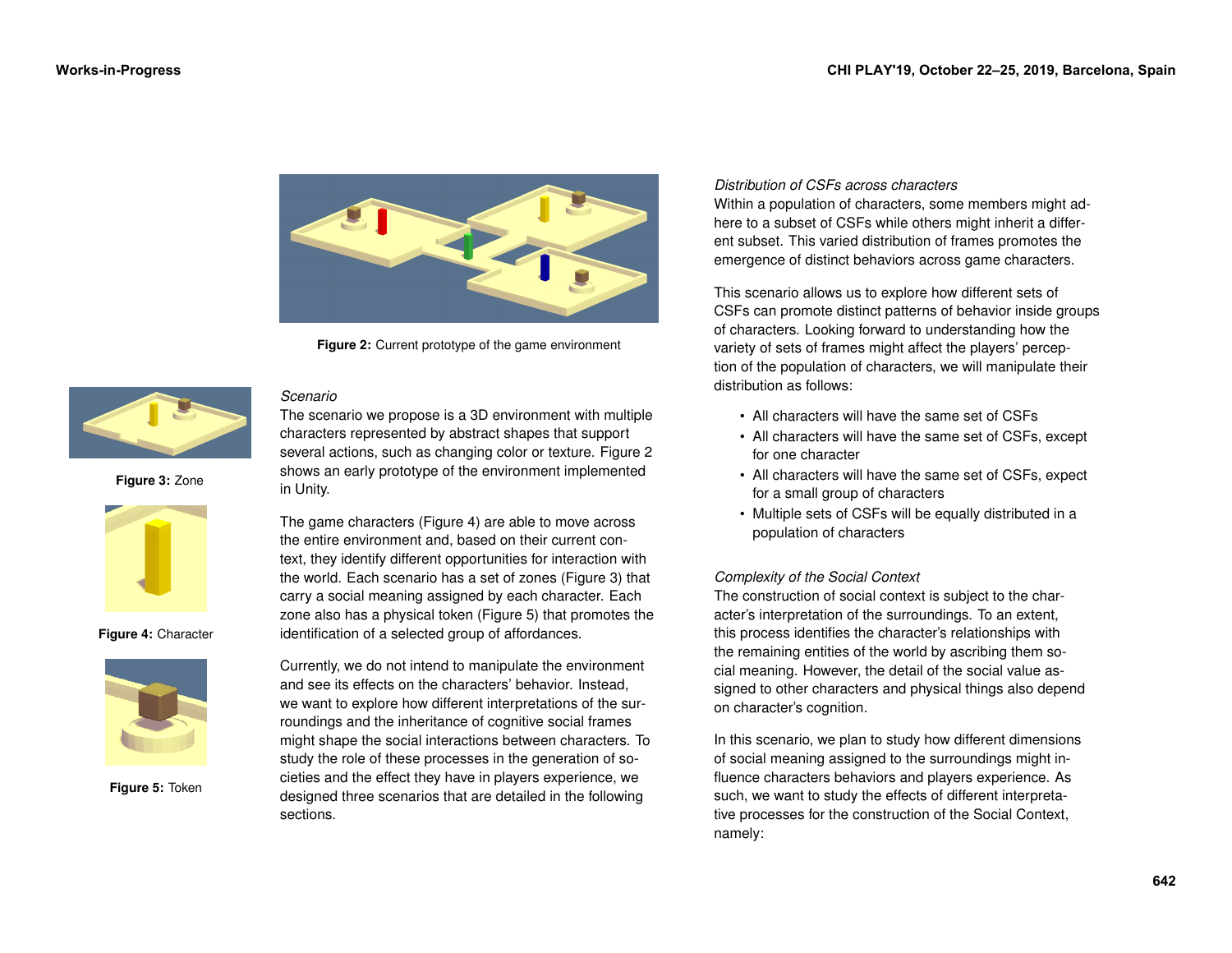- Based on the physical environment
- Ascribing social value to the physical environment
- Social relationships with other characters
- Identifying social categories and group memberships

#### *Characters adoption of CSFs*

To abstract the process of generating and learning each frame, we propose that each character inherits from the social reality a subset of Cognitive Social Frames. However, this process might be subject influences that modify the inherited frames. These mutations might serve as a basis to procedurally generate societies since it might represent unique interpretations of social affordances while guaranteeing similar behaviors among characters.

The processes that shape the CSFs offer an interesting opportunity to explore distinct algorithmic approaches that produce different populations of game characters. We look forward to studying how the resulting characters' groups affect players and what generative techniques reveal to be more promising. Currently, we intend to explore the following approaches:

- Random assignment of CSFs to each character.
- Random mutations that modify each CSF assigned to each character.
- Intelligent approaches that strategically deploy CSFs across multiple characters.

### *Expected Contributions*

The three scenarios we proposed aim to answer particular research questions that we find relevant to explain before starting to develop robust procedural generation mechanism to create societies. As such, we expect that, after conducting these user studies, we can contribute with clear and practical guidelines that might help other researchers and

game developers to build richer social interaction in games and, eventually, societies.

Nonetheless, the flexibility of our framework allows us to study other aspects of social interactions between characters that occur in computer games. By selectively introducing changes in the components underlying our Cognitive Social Frames model and manipulating their implementation in populations of characters we observe and study particular social phenomena. So, we also expect to deliver a framework to study the impact of different social capabilities in games and entertainment systems, such as group dynamics, social learning, and social identity.

# **Concluding Remarks**

Adding a social dimension to the interactive space of games may change players' experience, namely their interpretation of game characters and their relationship with these nonplayable characters. In this work, we intend to answer some research questions about the effect that social interactions between virtual agents have in an external observer.

Using our model of Cognitive Social Frames, we designed three scenarios to study the impact of characters' interpretative process, the distribution of frames across a population and the inheritance/adoption of frames. We expect to contribute with knowledge about the effects that these factors might have in the recognition of societies in games as well as a framework to study other social phenomena in games.

# **Acknowledgements**

This work was supported by national funds through Portuguese Fundação para a Ciência e a Tecnologia (FCT: UID/CEC/50021/2019). Diogo Rato acknowledges his FCT grant (SFRH BD/131024/2017).